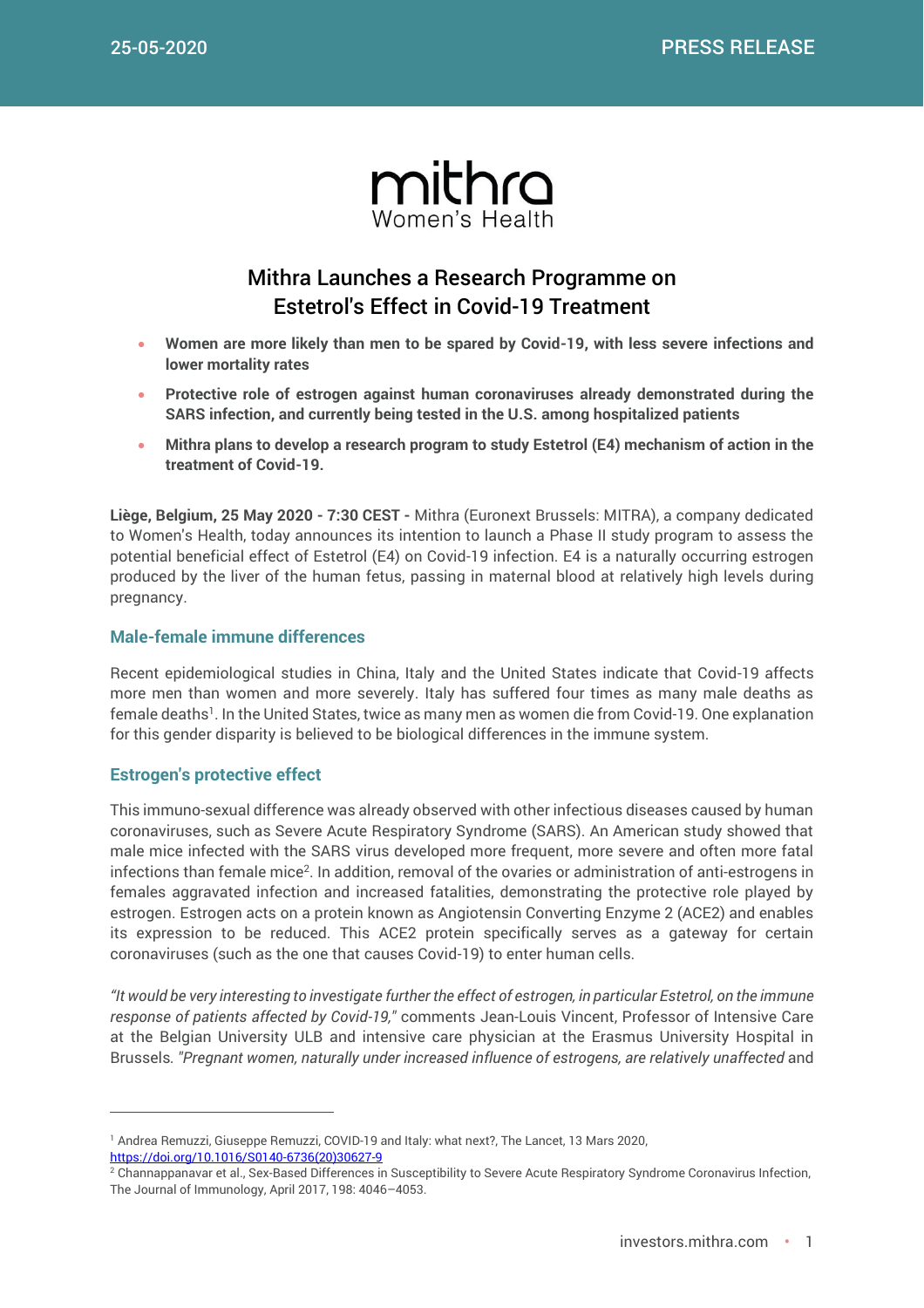this is strikingly different from *H1N1 flu virus. Furthermore, administering estrogen to patients over a short period of time would not pose any major safety concerns and would be of limited cost."*

### **Estetrol's unique profile**

"*Studies are currently underway at two US hospitals to see if hormones can have an impact on the disease, especially in men*," says Mitchell Creinin, Professor of Gynecology at UC Davis University, *California. "Estetrol has unique properties and a profile of activity that is distinct from that of classical estrogens. It would therefore be interesting to explore its effect on Covid-19 and assess its impact on the blood vessels of infected patients, especially as the virus induces strokes among young patients*."

*"Men and women react differently to viral respiratory infections, due to different responses of innate immune cells,"* adds Professor Jean-Michel Foidart, Permanent Secretary of the Royal Academy of Medicine of Belgium. *"Similarly, changes in estrogen levels in women at puberty, during pregnancy and menopause are associated with changes in their natural immunity. It is therefore considered useful to ascertain the favourable impact of natural human estrogen such as Estetrol, which has a higher safety profile than other classical estrogens. In Belgium, the death rate of women is lower than that of men up to the age of 74. This beneficial gender effect disappears in the 75-84 age group, before reversing after the age of 85. This is consistent with the hypothesis of the protective role of estrogens in women during their hormonal cycle and even up to 15-20 years after the natural menopause"."*

Following epidemiological and clinical data, Mithra has decided to launch a research program on the potential beneficial impact of Estetrol in the treatment of Covid-19. The protocol for this program is currently being developed in consultation with various international experts active in Covid-19 research. This Phase II study should be conducted in late 2020 on both male and female patients infected with the virus.

\*\*\*\*\*\*\*\*

#### **For more information, please contact:**

**Alexandra Deschner (IRO)** : +32 490 58 35 23 - [investorrelations@mithra.com](mailto:investorrelations@mithra.com) **Maud Vanderthommen (Press) :** +32 473 58 61 04 – [press@mithra.com](mailto:press@mithra.com)

Professor Jean-Michel Foidart, Perpetual Secretary of the Royal Academy of Medicine of Belgium, available for interview on request.

#### **About Estetrol (E4)**

 $\overline{a}$ 

*E4 is a natural estrogen produced by the human fetus, which passes into maternal blood during pregnancy. Thanks to its favorable pharmacodynamic and pharmacokinetic profile, E4 potentially represents a major breakthrough in various therapeutic fields like contraception and menopause. Potential benefits of E4 include a f*avorable VTE risk profile, lower breast pain and lower carcinogenic potential in the presence of E2, favorable drug-drug interaction profile, minimal increase of triglycerides, good user acceptability, body weight control, excellent cycle control, improved spotting and general well-being.<sup>3</sup> Its safety margin and tolerability also present an opportunity to investigate its use in other areas of Women's

<sup>3</sup> Kluft C et al., Contraception. 2016.; Gerard C et al., Oncotarget. 2015;6(19):17621-36.; Viss- er M et al., Horm Mol Biol Clin Invest. 2012;9:95-103.; Visser M et al., Climactic. 2008;11 Suppl 1:64-8.; Mawet M et al., Eur. J. Contracept. Reprod. Healthcare 2015:1-13.; Apter D. et al., Eur. J. Contracept. Reprod. Healthcare 2017;22:4 ; Apter D. et al., Contraception. 2016;94(4):366-73